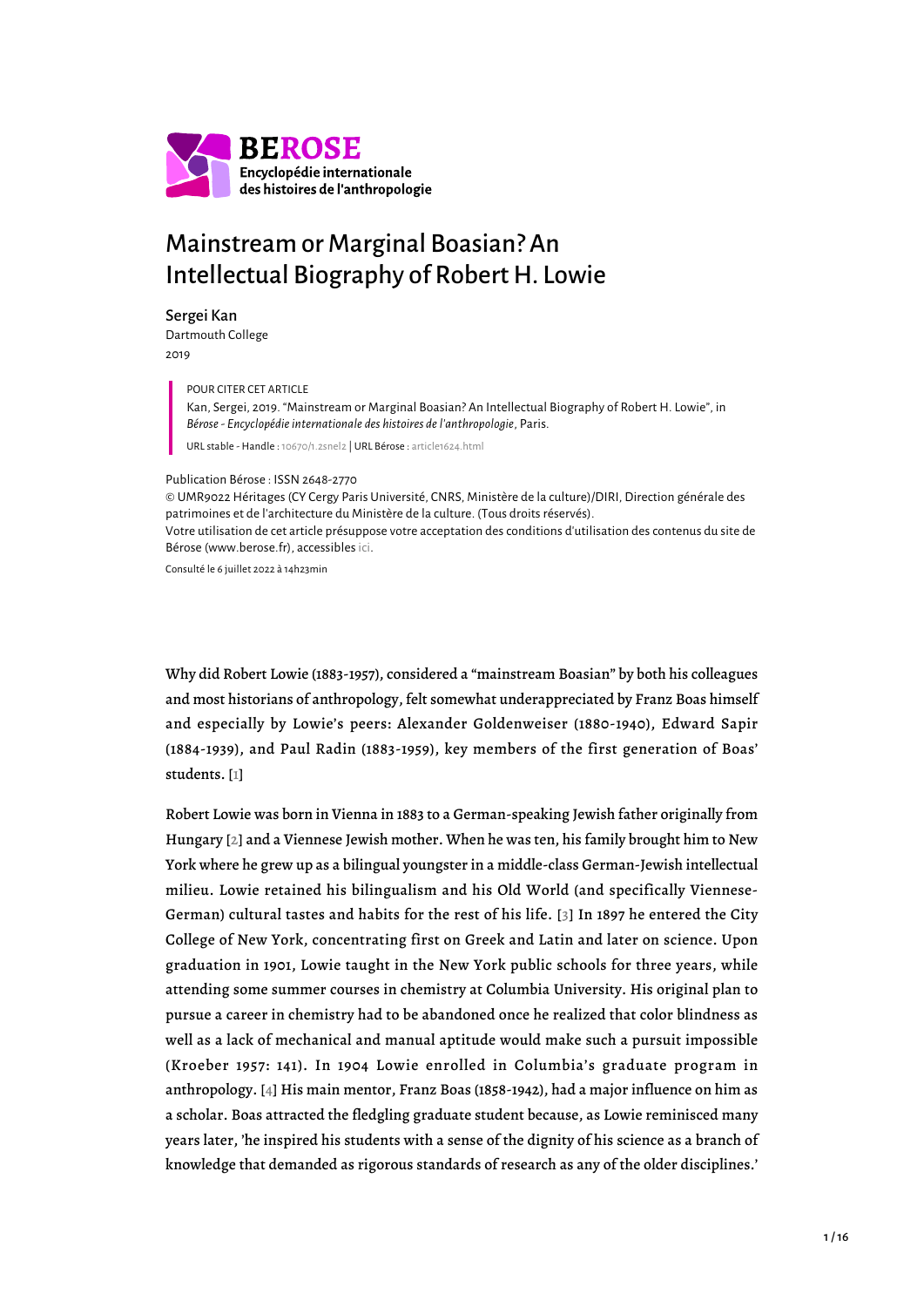

Moreover, as Paul Radin pointed out in Lowie's obituary, 'Boas had most of the German scholarly virtues that Lowie admired' (1958: 359).

However, during his first few years at Columbia, Boas maintained a significant distance from his Austrian born student and it was actually the department's adjunct professor by the name of Livingston Farrand (1867-1939) – in Lowie's words, 'an able teacher and executive' – who encouraged him 'to feel that he was not an utter failure' ('Relations with Boas,' pp. 4-5, Ctn. 3, f. 97, RHLP). It was also Farrand who urged Lowie to volunteer his services at the American Museum of Natural History (AMNH). Years later Lowie reminisced that 'Indirectly I owe to Farrand my first field trip, the subject of my doctoral dissertation, and my first position' (ibid.).

Besides Boas and Farrand, Clark Wissler (1870-1947), his supervisor at the AMNH, was another major mentor of Lowie's and it was Wissler who actually sent him on his first ethnographic research trip to the Lemhi Shoshoni of Idaho in 1906. While Lowie's first field work did not generate a significant amount of data, he did manage to collect a number of interesting myths and tales and that material helped him choose the subject for his doctoral dissertation 'The Test Theme in North American Mythology,' a topic Boas suggested to him. Throughout 1907-1908, while working on his Ph. D thesis, Lowie conducted several ethnographic expeditions, visiting the Stoney Assiniboine, the Northern Blackfoot and the Chipewyan of Alberta and the Crow of Montana. He did not stay with any of these indigenous groups for more than a month and collected his data only through interpreters. While enjoying some aspects of field research, Lowie always remained a city person who did not romanticize his travels in the West or camping with the Indians. He also retained some of the cultural biases of a Euro-American intellectual of his time, who was doing research among 'primitive' peoples. Like Boas and the Boasians Lowie was convinced that the 'traditional' American Indian cultures were dying and saw his task as an ethnographer to record them before they disappear. Thus, he became a major advocate of "salvage anthropology," a term some scholars actually attribute to him. Among the Native North Americans, he came in contact with, Lowie definitely favored the Crow. On the one hand, since many of the young and the middle-aged men on the Crow reservation could speak English, the Crow were a lot easier to work with than any of the other tribes he had encountered in the first few years of his field research. On the other hand, they seemed to have preserved more of the knowledge of their pre-reservation culture of warfare and buffalo-hunting that Lowie was so interested in. Finally, they appeared to him as a 'goodlooking, impressive lot' (Lowie 1959: 20).

In 1908 upon the completion of his thesis, Lowie received his Ph.D. degree. Boas' official evaluation of his work is worth quoting, since it represents his opinion of Lowie as a young scholar, part of which persisted throughout three and a half decades of their relationship,

> Mr. Lowie has mastered the available literature satisfactorily and has arranged the available data in such a way that his point of view comes out clearly. In working out the thesis under my direction, he has proved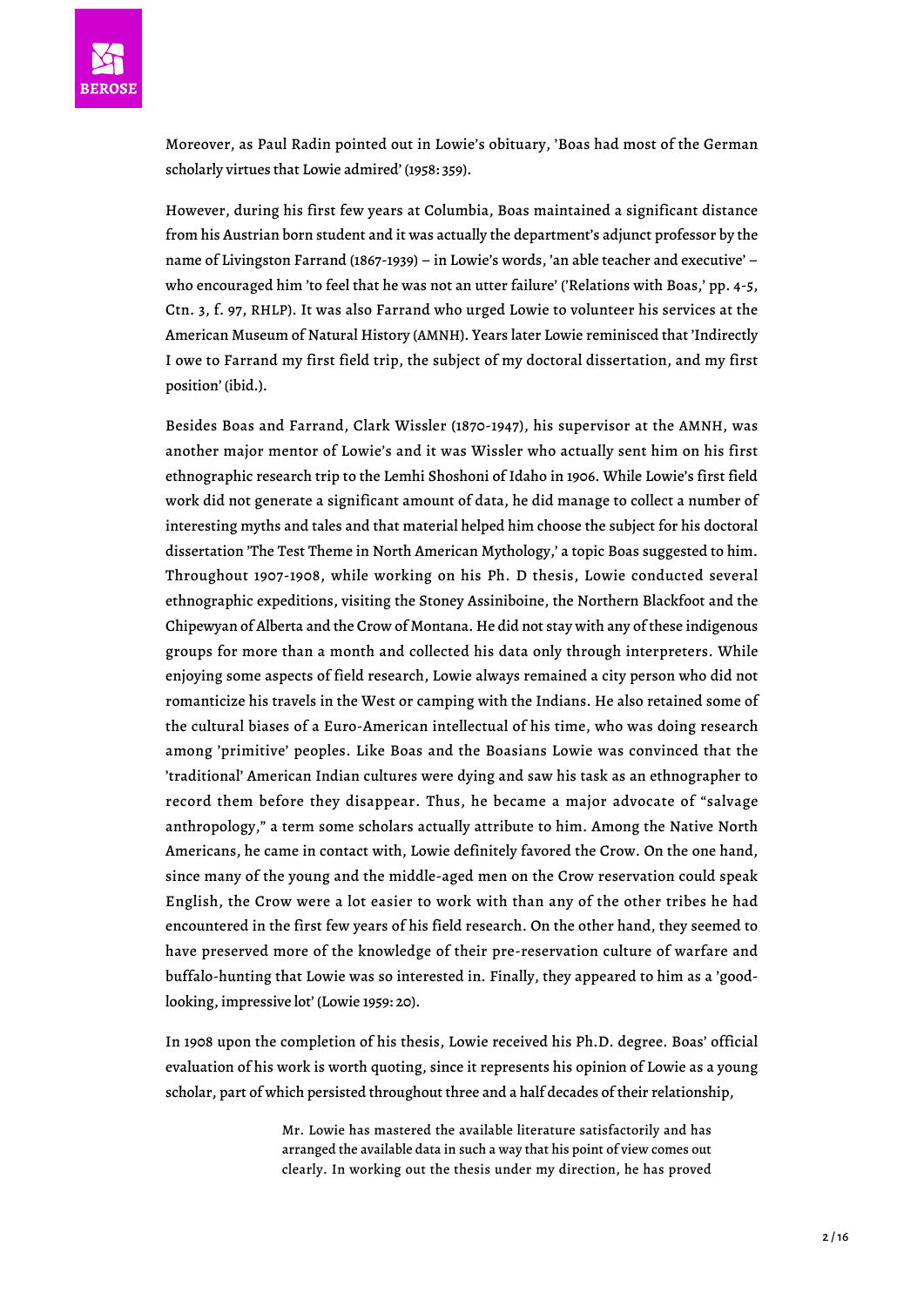himself a clear thinker, although lacking in originality, and being particularly strong in following out a given lead. As a contribution to anthropology, the thesis is very acceptable, since it points out the direction in which studies of mythology may be pursued to good advantage . . . (Boas to Lowie, October 18, 1907, FBP).

Lowie's mentor's praise is quite measured and the words 'lacking in originality' do stand out. Nonetheless, Boas did publish Lowie's thesis in the *Journal of American Folklore* as soon as he became its editor (Lowie 1908).

As both an undergraduate and a graduate student Lowie was very interested in the history and methodology of science and was a particularly devoted follower of the Austrian philosopher Ernst Mach, with whom he corresponded (Lowie 1947b). Lowie was also drawn to the work of such European psychologists and positivist philosophers as Wilhelm Wundt, Wilhelm Ostwald, and Karl Pearson. Along with Alexander Goldenweiser and Paul Radin, both graduate students of Boas, Lowie belonged to several informal discussion groups in New York, including the 'Pearson Circle,' the goal of which was the study of current issues in philosophy, psychology, and social science theory (Lowie 1956: 1012). He also shared the literary tastes and the political orientation of the first generation of Boas' graduate students. During his New York years, he espoused moderate socialist ideas and supported various leftwing and liberal causes, including socialism and feminism, and belonged to the Greenwich Village Liberal Club from 1913 until 1918. During that time, his articles and book reviews appeared in such publications as *The Masses*, *The Freeman*, *The Liberal Review*, *The Dial*, and *The New Republic.* However, once he became older and settled in California, the young anthropologist moderated his political views, while remaining a liberal for the rest of his life (see Kan 2015).

<span id="page-2-0"></span>The one rather controversial position that Lowie took in his younger days was a pro-German sympathy, which he expressed during World War I. Although as a free-thinking liberal he must have understood the deep flaws of the imperial Germany political system, the German-Austrian part of his identity clearly affected his stand. In 1914 he published an article in the *New Review* entitled 'A Pro-German View", which stated that the war was basically a conflict between German and Russian imperialism and that he preferred the German variety because the latter at least brought progress with it. Of course, this left out the French and the British towards whom Lowie had mixed feelings expressed in his letters to Boas written during the war. Moreover, in the same article he noted that 'when internationalism and anti-militarism shall fight German nationalism and militarism' he would be on the side of internationalism (1914: 644). As one of his biographers points out, 'As political analysis, this article was abominable, and Lowie refrained from further comments after American entry into the war. Moreover, as an American patriot, he undoubtedly supported the war effort once United States entered the war in 1917' (Murphy 1972: 32). [\[5](#page-14-2)] At the same time his pro-German sympathies and his resentment against the anti-German hysteria that was strong in the country were quite similar to the sentiments of his Columbia mentor. Hence Lowie's words about Boas' own position during World War I could just as easily be applied to him: 'He was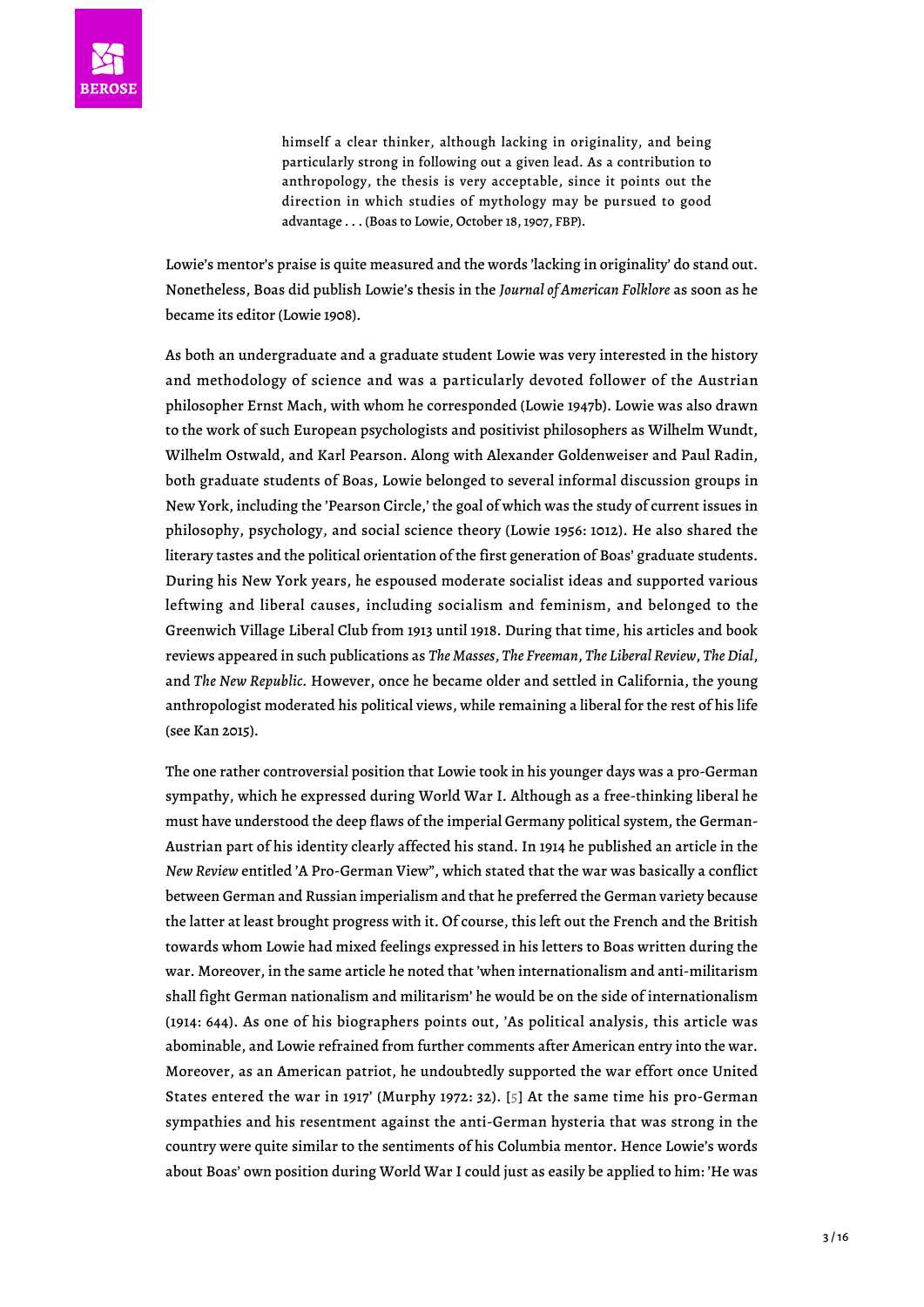

<span id="page-3-0"></span>an internationalist if ever there was one; but he was also steeped in the culture of his native land, he had close relatives living there, was linked by personal and professional ties with innumerable Germans' (Lowie 1947a: 307-308; Kan 2014). [\[6\]](#page-14-3)

Until 1921 Lowie continued working at the AMNH, first as an Assistant and then as an Associate Curator, when he left New York for the University of California, Berkeley. His move from the East to the West Coast was made possible by Alfred L. Kroeber (1876-1960), another early student of Boas who founded Berkeley's anthropology department. After teaching there as a visitor in 1917-1918, Lowie moved there permanently in 1921, was promoted to full professor, and remained on the faculty of that department until 1950. In addition to teaching at Berkeley, he served as a visiting professor of anthropology at several American universities, including Columbia and Harvard, as well as University of Hamburg in Germany.

With Lowie's arrival, systematic training of graduate students in anthropology was firmly established at the University of California. While he and Kroeber taught several generations of (mainly graduate) students and took turns chairing the department, the more junior faculty members taught the undergraduate courses. Lowie was never considered a charismatic teacher, but his students did receive a thorough grounding in world ethnography and history of anthropology, while his command of ethnographic literature was considered to be truly encyclopedic. He was also widely admired by students and colleagues for his genuinely courteous manners and generosity of spirit. Here is how Robert F. Murphy, who taught at Berkeley during the last two years of Lowie's life, characterized him: 'Behind the forbidding aspect of the Germanic professor was a kind and shy man, totally committed to his discipline and his students, strictly observant of hierarchy of manners, but equally dedicated to egalitarianism in the realm of thought' (1972: 2).

Lowie was highly respected in his profession. For nine years (from 1923 to 1931) he was the editor of the *American Anthropologist.* He also served as the president of the American Folklore Society in 1916, the American Ethnological Society in 1920, and the American Anthropological Association in 1935, was elected to the National Academy of Sciences, and received the Viking Medal in Ethnology in 1948. After retiring in 1950, Lowie was much in demand as a visiting lecturer in the United States and abroad.

For many years Lowie remained a bachelor but in 1933 he married psychologist Luella Cole (1893-1970), who became his closest friend and travelling companion. Lowie died of cancer on September 21, 1957. He spent the last day of his life reading Goethe's *Faust*, his most beloved German work of literature.

## **Major Scholarly Contributions**

As was already mentioned, Lowie's main ethnographic works dealt with the Crow Indians of the Great Plains. The study of Crow culture became his life-long project: he spent all or part of every summer between 1910 and 1916 among them and 'learned their language well enough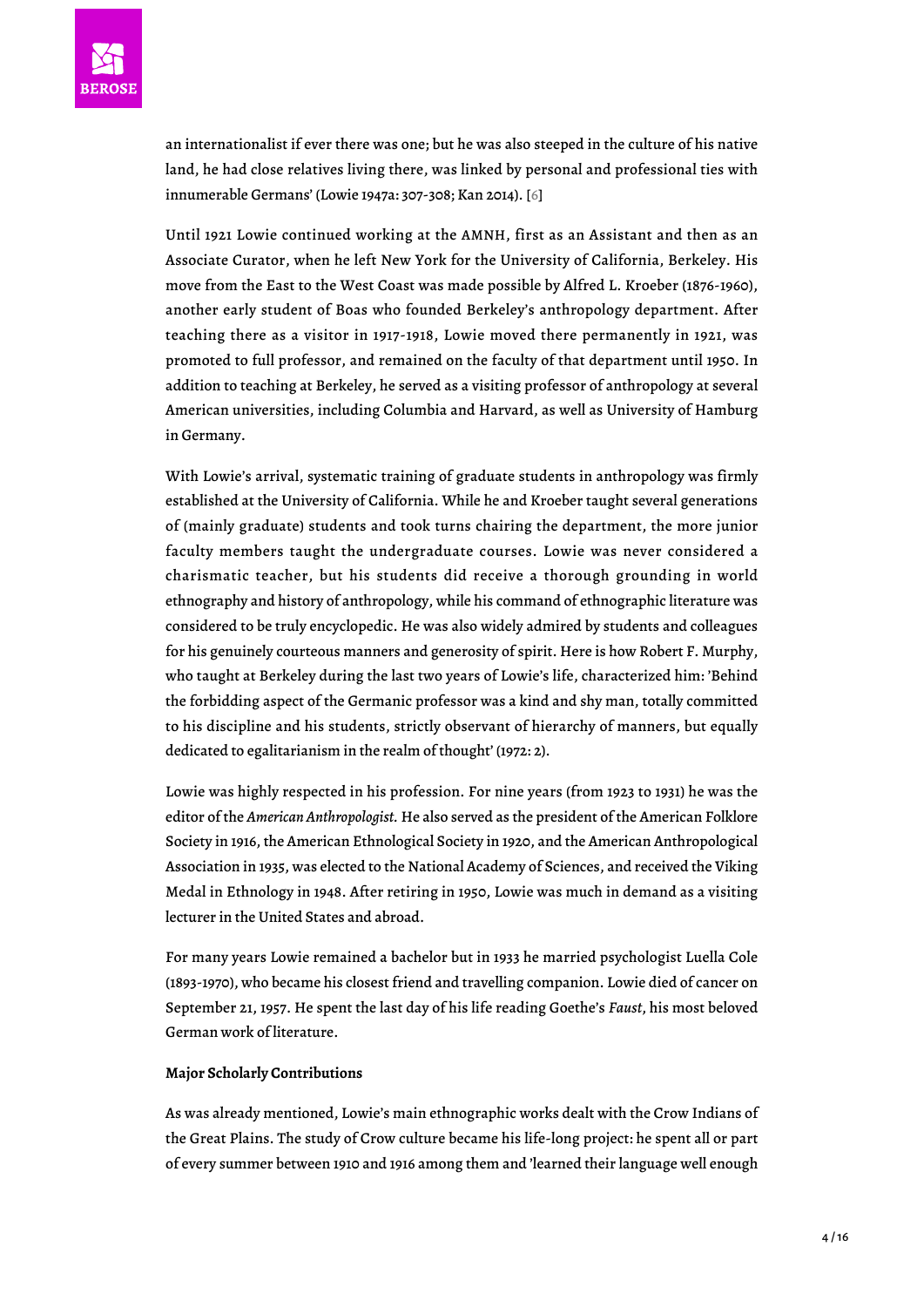

to attain a moderate degree of understanding and a reasonable facility in ordinary questioning' (Murphy 1972: 27). As a result of that research he published about two thousand pages of data on the Crow culture. In addition to the ethnographic research among the American Indian tribes mentioned above, he did some field work among the Ute, the Hidatsa, the Mandan, the Arikara, the Washo and the Hopi. Most of Lowie's ethnographic research was carried out under the auspices of the AMNH. Once he joined the Berkeley faculty, he only conducted some short visits to the Washo of Nevada and California in 1926 as well as his last trip to the Crow in 1931. Lowie tended to develop good rapport with his Native American consultants, most of them elderly men and women whom he meticulously interviewed about the "old culture" of their own younger days as well as that of their parents and grandparents. As he wrote in his posthumously published memoir,

> Possibly the greatest compliment of my life was given me in a little restaurant just off the Crow reservation, where I heard one Indian tell another (in Crow), 'You see that white man over there? He looks like any other white man, but when he comes to campfire, you'd never know him from an Indian.' I feel that my ability to enter into the Indians' own attitudes and to convince them of my genuine interest in them has been my chief asset as a practicing ethnologist (1959: 171).

Paul Radin (1958: 360), himself an experienced and very productive fieldworker, characterized Lowie as 'one of the best ethnographers of his day.'

Most scholars believe that Lowie's contributions to anthropological theory were not as significant as those of the other early Boasians, such as Edward Sapir, Radin, Kroeber and Goldenweiser. However, a number of his books and articles did make an important impact on the discipline at the time of their publication and some have continued to do so long thereafter. His general theoretical orientation can be described as being "mainstream Boasian." Like his main mentor, Lowie emphasized cultural relativism as opposed to late nineteenth-early twentieth century social evolutionism. His book *Primitive Society* (1920) established him as a main opponent of evolutionism in American anthropology, while his more popular work *Are We Civilized?* (1929) questioned the common assumption that technological and economic progress inevitably lead to moral progress.

<span id="page-4-1"></span><span id="page-4-0"></span>Generally speaking Lowie was a dedicated empiricist and positivist who viewed cultural anthropology as a science, trusted facts and mistrusted any theorizing that he viewed as unsubstantiated. Many of his specific theoretical positions can be characterized as middleof-the-road. Thus, for example, on the question of the correlation of semantic categories in kinship terminologies, on the one hand, and social organization and behavior, on the other, he advocated a position in between American historical and British functional ones. Similarly, while he shared some of the arguments put forward by the proponents of the theory of cultural diffusion, he rejected their more radical speculations. [[7](#page-14-4)] He did not trust the Freudian generalizations of the early culture and personality studies as well as any speculations about the psychology of a people, which could not be backed up by solid ethnographic data. [\[8](#page-14-5)]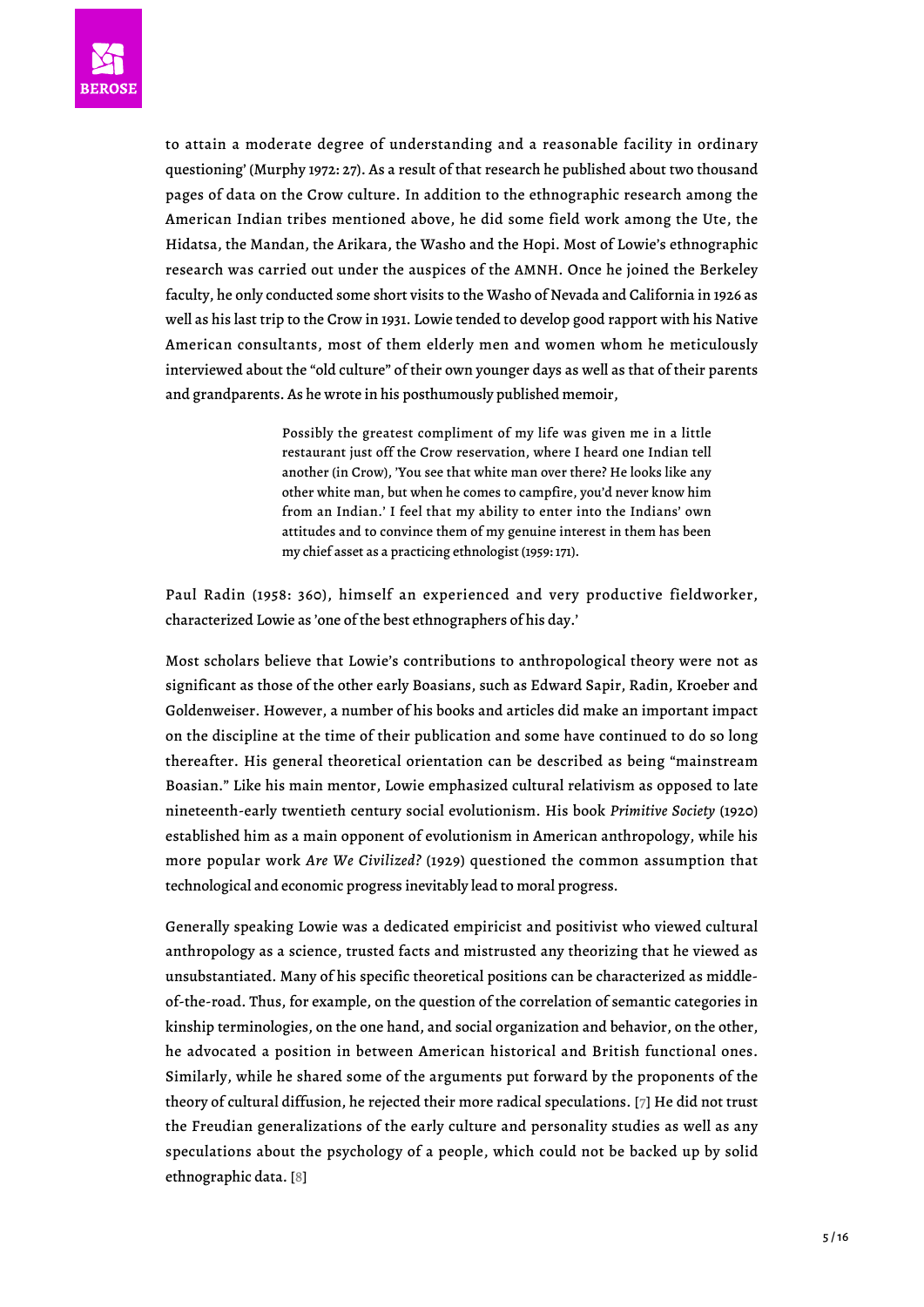

Lowie is best known for his study of kinship and fictitious kinship groups that was central to his wide-ranging comparative research on clans, phratries, and moieties. His numerous works on kinship not only demolished the erroneous arguments of L.H. Morgan, while also emphasizing its positive contributions), but also made some lasting contributions to the subsequent studies of this subject. It is this work that had a major impact on the American historical tradition of kinship studies spearheaded by Fred Eggan, the British functional approach to kinship and social organization, and even the work of Lévi-Strauss on the same subjects. Lowie's also carried out important research on the development and functioning of political institutions including the state (1927).

He was also interested in religion and published a number of articles on various aspects of the Plains Indians' religion as well as a book on *Primitive Religion* (1924). This was one major work of his where he explicitly approached a cultural phenomenon from a psychological point of view. The type of psychology he used, however, was behaviorist. Rejecting Durkheim's approach to religion as a system of collective/symbolic representations, Lowie viewed it as a 'system of subjective meanings that somehow or other give individual satisfaction' (Murphy 1972: 73). It also appears that his view of religion had been influenced by the type of religious phenomena he encountered among the Crow and other Plains Indians. A number of his peers, including Goldenweiser, Radin and Sapir, found the book to be weak, criticizing Lowie for his failure to go beyond the description of religious phenomena and their diffusion in order to reach their true spiritual and emotional significance (Reflections on Goldenweiser's "Recent Trends in American Anthropology," p. 4; Ctn. 2, folder 96, RHLP; Murphy 1972: 73). [\[9\]](#page-14-6)

<span id="page-5-0"></span>Not surprisingly, some of Lowie's most original contributions to anthropological method and theory are found in his studies of specific ethnographic cases rather than his general works. For example, the historical and comparative summaries at the end of his work on Plains Indian age-societies (1916) were praised even by the most empirically oriented Boasians. They are among the best examples of the kind of comparative and historical interpretation produced by that school. Lowie was also very fond of and good at summarizing other scholars' views. As Radin pointed out, this found 'its highest expression in his *History of Ethnological Theory* but is also shown in his numerous reviews, of which he wrote more than two hundred' (1958: 360).

Besides his ethnographic writing on indigenous North Americans, Lowie is known for his participation in the seven-volume *Handbook of South American Indians* edited by Julian Steward (1946-1959). Lowie's contribution included "several ethnographic sections as well as comparative summaries of social and political organization and property among the Marginal and tropical Forest tribes of the jungle and savannah lowlands" (Murphy 1972: 38). His interest in indigenous South America actually began in the 1930s, when he started his decade-long collaboration with a prominent German-Brazilian anthropologist, the legendary Curt Nimuendajú (1883-1945) (see, for example, Lowie and Nimuendajú 1937) (Murphy 1972: 37-38).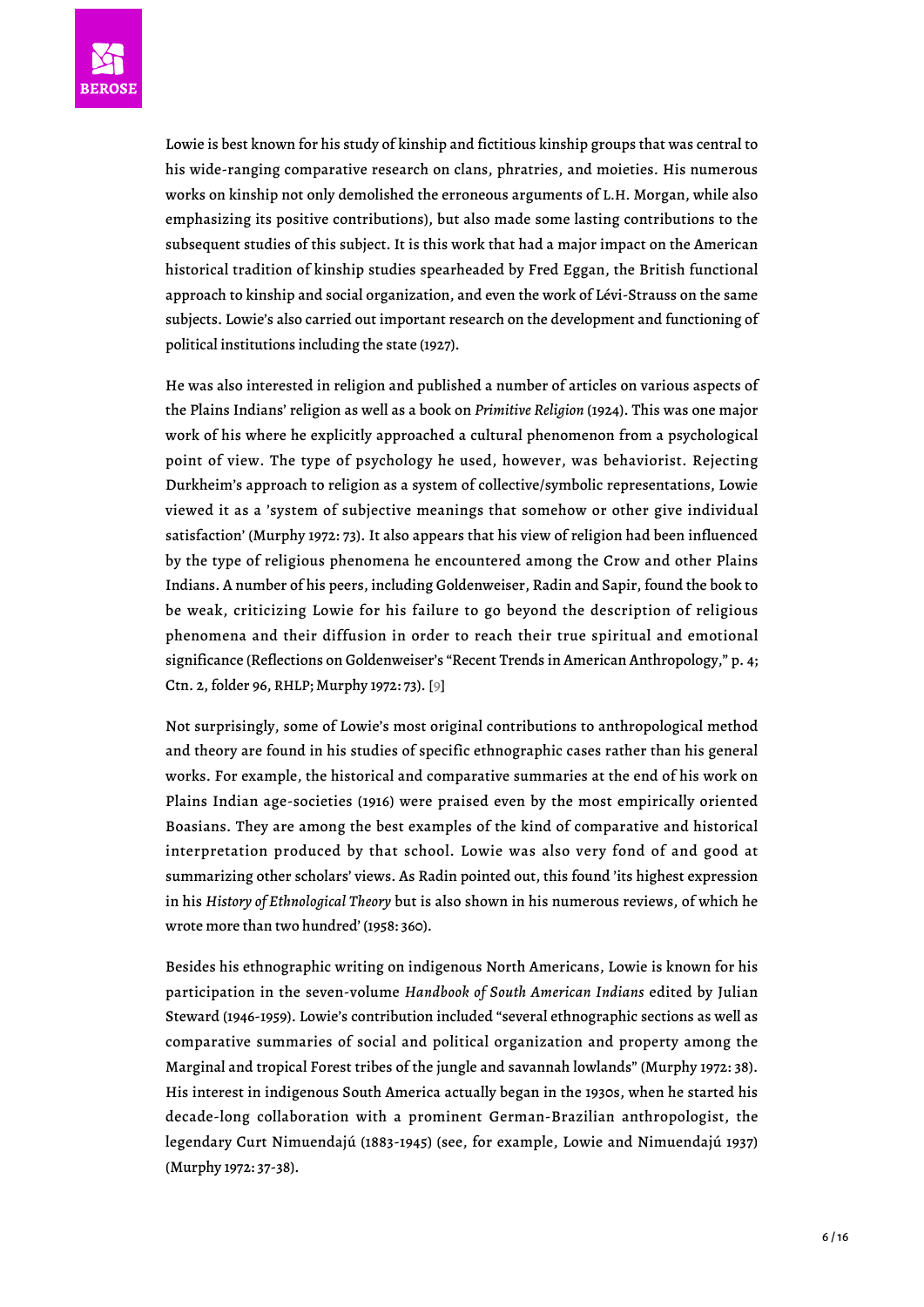# **Lowie on German Culture: Limitations of Scientific Objectivity**

Two works of Lowie, both of which dealt with the culture and history of the Germanspeaking peoples, stand very much outside his large corpus of ethnographic and ethnological publications and receive relatively little attention. He first stumbled on this topic seemingly by accident. During World War II, Lowie contributed to the war effort by participating in a training course on German culture for the Army. The lectures he delivered resulted in a short book entitled *The German People: A Social Portrait to 1914* (Lowie 1945). This work, which Lowie described as a study of the social psychology of the Germans, was based on historical materials as well as his own "lifelong familiarity with Germans, their language and culture" (Lowie 1945: I). This research project was also clearly the author's journey back his own ethnic/cultural roots. That journey continued after the war, when he and his wife conducted ethnographic research in Germany between September 1950 and March 1951. They travelled throughout the country and talked to people from all walks of life and read a great deal of writing by Germans (both academics and ordinary people) and about Germany. That project resulted in a much more substantial work, *Toward Understanding Germany*, published in 1954.

As far as the two books' main argument goes, it was definitely vintage Lowie. He rejected the idea that German culture was a homogenous whole and instead presented it as a mix of different traits. In a typical Boasian fashion, he argued that the German people were unified neither by race, language, or culture, and all the traits within each of these domains experienced change over time (cf. Bargheer 2017: 148). Both works, and especially the second one, did contain some insightful observations about the German 'national character' in general and that of the specific social classes. Nonetheless their overall contribution to a distinctly anthropological understanding of German culture was quite limited, something a number of reviewers pointed out. At best they represented a useful summary of some existing literature combined with anecdotal data and personal impressions.

One definite conclusion a reader could not help drawing from both studies was the author's consistent efforts to be objective and avoid value judgments, even when describing German anti-Semitism and the crimes of the Nazi regime. As a result of all this, portions of both books read as an apology for the Germans, who were just emerging from the dark years of Nazism, and this is how a number of critics characterized them. Thus, quite troubling was Lowie's argument that German anti-Semitism was not particularly unique but a version (albeit a violent one at times) of a universal human trait of dislike for the ethnic or racial Other. In the 1954 study, he also insisted that Nazi ideology in general and especially the fascists' intense hatred for the Jews, which resulted in their eventual extermination, was not as widely shared by the German population as many post-war scholars and non-academic observers had argued. Equally disturbing was his assertion that by "overcrowding" certain professions and refusing to fully assimilate German culture, Jews were at least partially responsible for antisemitism. [\[10](#page-14-7)]

<span id="page-6-0"></span>Anticipating criticism that he was being too soft on German anti-Semitism and Nazism, Lowie defended his steadfast commitment to "scientific objectivity" in the 1954 book itself as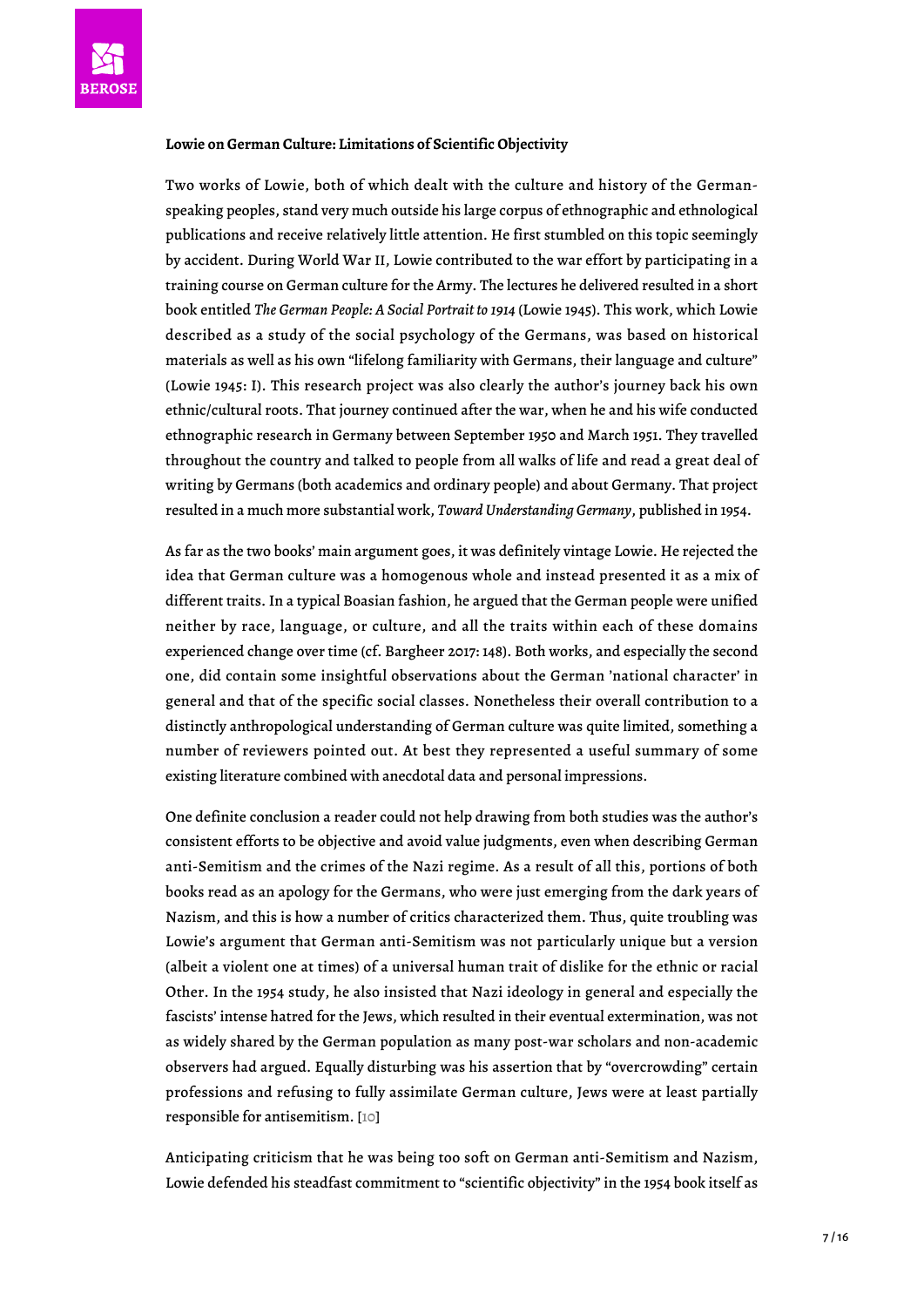well as in a paper "Empathy or 'Seeing from Within'" published posthumously (Lowie 1954; 1960). As he put it, "Though he [ethnologist] must deal with values as part of his phenomena, he is a scientist, whose business is not to pass moral judgments but to describe and, as far as possible, to explain the segment of reality under discussion. What would be thought of a modern zoologist who should denounce the wickedness of a rattlesnake?" (1954:29.

The issue raised by Lowie was a complicated one. On the one hand, he was advocating one of the tenets of Boasian anthropology: the need to understand cultural phenomena 'from the native point of view' and the related idea of cultural relativism. On the other hand, he was taking cultural relativism to the extreme by arguing that even mass murder and genocide, if studied by an ethnologist, had to be documented and interpreted without judging it. Moreover, Lowie failed to see that his own interpretation of German history and culture, including the most sensitive subjects of German anti-Semitism and Nazism, was far from objective. His own cultural biases of an assimilated German-speaking Viennese Jewish intellectual, whose identity was deeply grounded in German *Kultur* of Schiller and Goethe, clearly influenced his choice of data and the manner of presenting it. As one of his critics pointed out,

> When he [Lowie] discusses German behavior toward Jews during the Nazi period, episodes involving help and risk strike one less as instances of human greatness and dignity than as entries in a ledger. The effect is 'on the one hand, on the other,' which may convey 'objectivity' but keeps the subject matter at best in the museum… The taboo on value judgments excludes from analysis what can only be perceived by means of them – notably political and moral phenomena. Judgment intrudes anyway either directly or in the form of questionable parallels. … (Wolf 1954: 200).

As a matter of fact, looking back on the last major research project of his scientific career Lowie admitted that he was searching for a confirmation of his own ethnic/cultural identity and values. In his own words, the German research 'satisfied a real personal need to formulate in my own mind the nature of my own heritage, to *investigate from an objective point of view something I had always known*' [italics mine - SK] (Lowie 1959: 145).

# **Lowie and the Boasian "Anthropological Intelligentsia"**

Lowie always felt somewhat of an outsider among the first generation of Boas' most prominent students, such as Edward Sapir, Paul Radin, Alexander Goldenweiser, Alfred L. Kroeber and a few others, as well as the next one, whose female members, such as Ruth Benedict (1887-1948) and Margaret Mead (1901-1978) affectionately referred to Boas as 'Papa Franz.' In several of his unpublished essays he somewhat derisively referred to these men and women as the 'anthropological intelligentsia.' This was partly due to Lowie's permanent departure from the East in 1921. But there was more to it. In his unpublished manuscript cited earlier, Lowie wrote that in his relationship with his former mentor there was a 'very definite absence of anything like the filial relationship that united many others to Boas' ('Relations with Boas,' p. 13, Ctn. 3, f. 97, RHLP). Nonetheless, the same manuscript also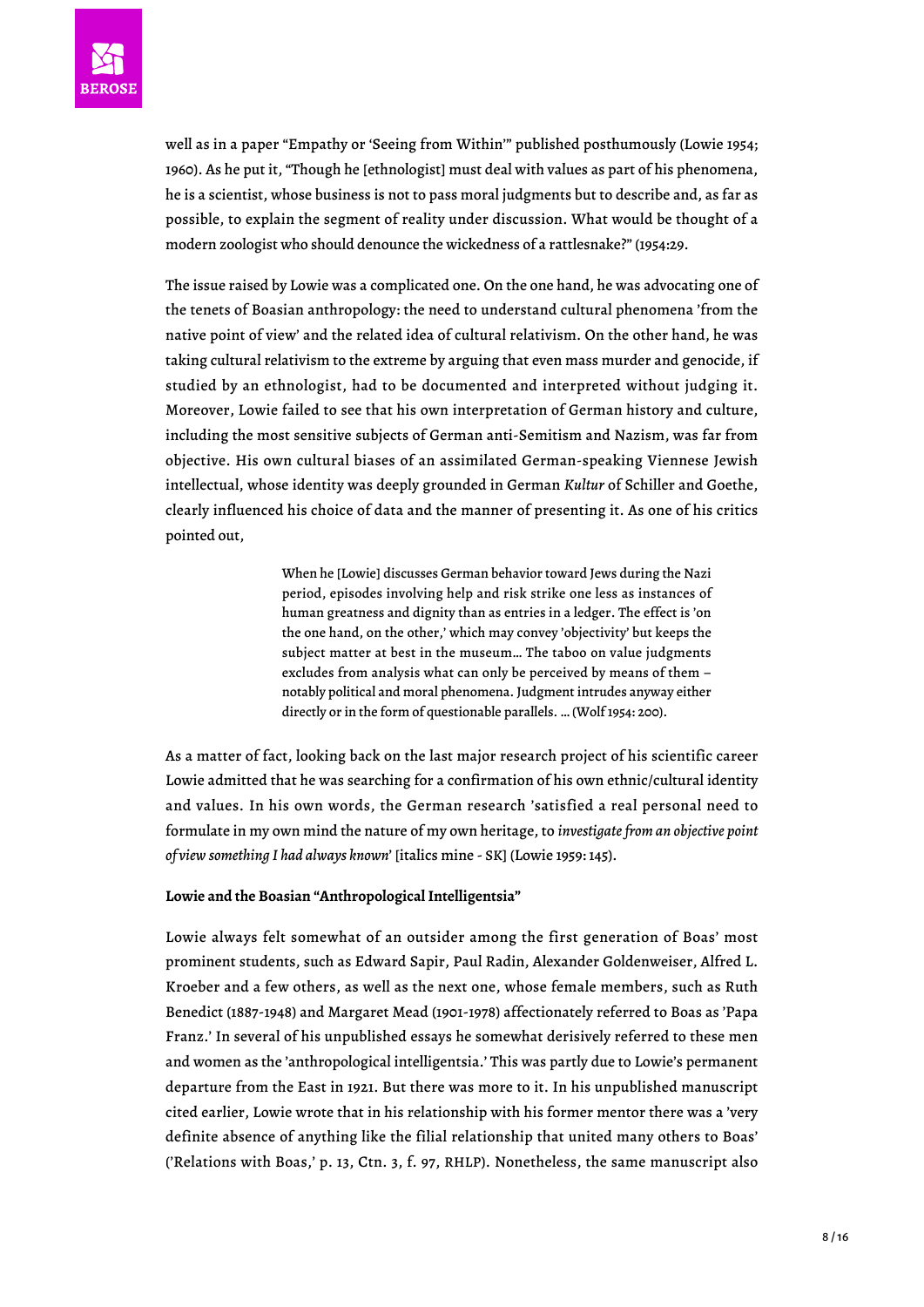

states that the two of them did 'get considerably closer as the years went by' (ibid.).

Robert Lowie with a group of fellow anthropologists of his generation, ca. 1910-1915. Standing (l to r): Thomas Talbot Waterman, Paul Radin, Robert H. Lowie, Wilson D. Wallis, Bishop (?); sitting (l to r): Joseph(?), Alexander Goldenweiser. (Identification of the people is based on handwritten notes on the margins of a similar photograph from Robert H. Lowie Papers, Bancroft Library, University of California.) Photograph from Sergei Kan's personal collection.

Over the years Boas' view of Lowie's work also improved. According to Lowie's reminiscences, Boas particularly valued his former student's publication on the Plains Indians' age-societies and told him that his 1924 *Primitive Society* was an 'awfully good book' (Reflections on Goldenweiser's "Recent Trends in American Anthropology", p. 16; Ctn. 2, folder 96, RHLP). And while introducing Lowie to senior Russian anthropologists Vladimir Bogoraz (1865-1936) and Lev Shternberg (1861-1927) at the 1924 International Congress of Americanists, Boas referred to him as 'the most learned of the younger American anthropologists' (ibid.).

Despite this praise, Lowie always believed that his mentor had a higher opinion of Sapir, Radin and several of his other students. He also felt strongly that, unlike them, he did not worship Boas and was able to see more objectively both his tremendous accomplishments and strengths as well as his shortcomings as a scholar and a human being (see Lowie 1944, 1947a, "Reflections on Goldenweiser's 'Recent Trends in American Anthropology,'" Ctn. 2, f. 96, RHLP).

<span id="page-8-0"></span>Lowie's impression of being an outsider among the Boasians was further reinforced by what he viewed as a rather nasty parting shot delivered against him by Goldenweiser (1941), a close friend of his early years in New York, with whom he had a falling out in 1914 but was later able to restore a certain degree of collegiality and amicability. [\[11](#page-14-8)] Published in the *American Anthropologist* one year after Goldenweiser's death and entitled 'Recent Trends in American Anthropology' the paper read as a thoughtful (if somewhat idiosyncratic and sketchy) evaluation of the work of the leading American anthropologists of several generations. It also seemed to be a kind of a settling of accounts by this 'rebellious Boasian,' who himself was always somewhat of an outsider in the discipline due to a career that was much less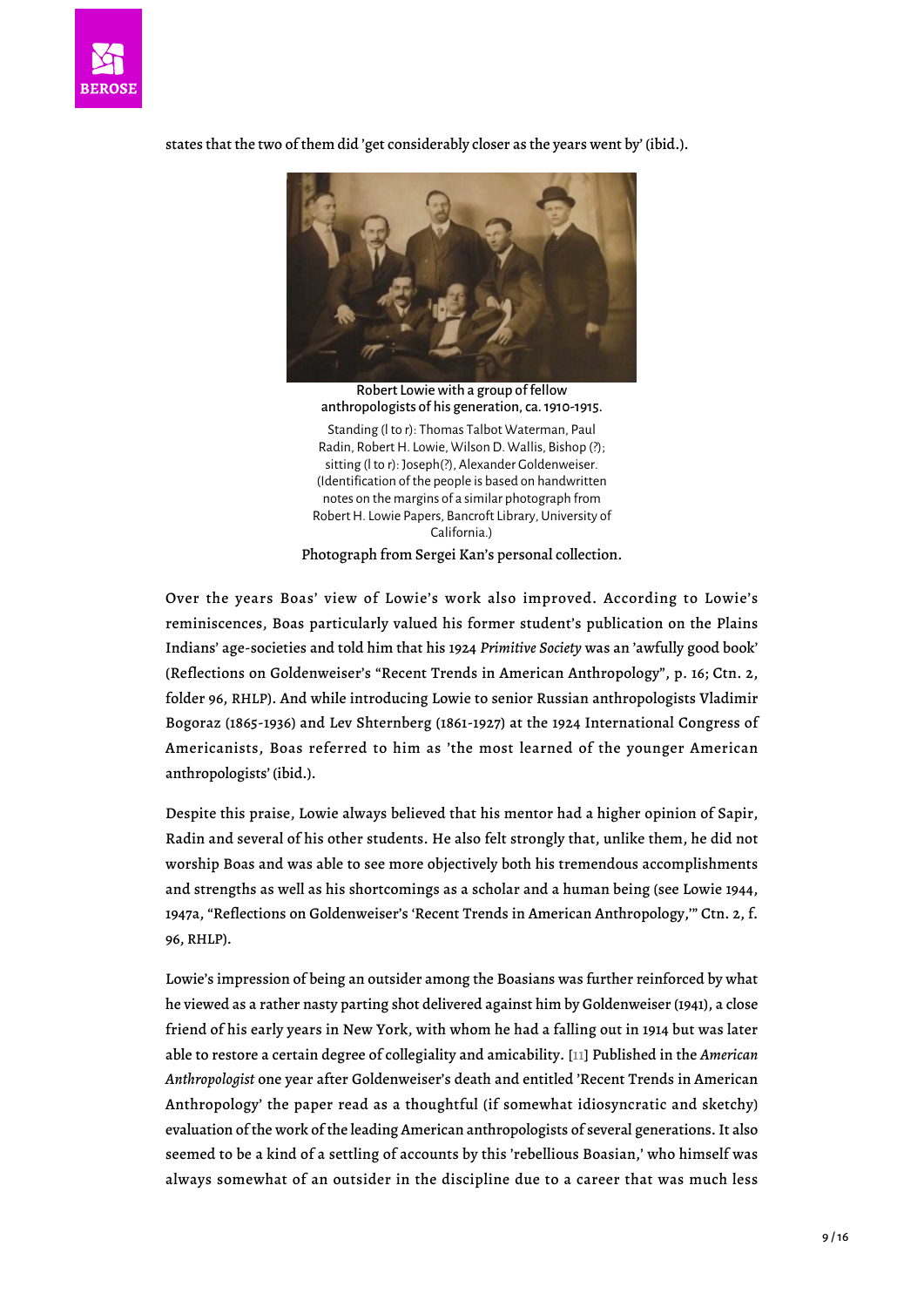successful than those of the other members of his cohort (with the exception of Radin) and whose publication record was smaller than that of his peers (though quite significant if one considers his works in the broader social sciences), as well as to certain 'indiscretions' that Boas and many of the Boasians did not approve of (see Kan 2013, 2015, n.d.).

In his article Goldenweiser evaluated the work of four Boasians: Kroeber, Sapir, Radin and Lowie, although he characterized only the last three as the members of 'the Boas school in the narrow sense' (1941: 158). Of the four, Sapir received the highest marks, being described as a 'genius,' in whose work Goldenweiser found very little to criticize. Kroeber's and Radin's scholarly contributions were also evaluated with a lot more praise than criticism. Radin in particular was applauded for being the 'most inspired' American field-worker as well as a scholar who often displayed great imagination and very fruitful 'hunches.'

However, when it came to Lowie, Goldenweiser mixed rather mild praise with condescending criticism. Thus, he contrasted Lowie's 'scientific personality' unfavorably to those of Sapir and Radin and damned him with faint praise by stating the following: 'Not so richly endowed by nature and markedly unimaginative, he is scholarly by life-long inclination and deeply steeped in the proprieties of scientific procedure' (ibid.: 159). Moreover, he also described the California anthropologist as a 'sort of Gibraltar of scientific orthodoxy in American anthropology' (ibid.). Lowie's fieldwork was characterized favorably as being 'prolonged and thorough,' but was also labeled 'unimaginative.' At the same time, like Boas, Goldenweiser offered high praise to Lowie's *Plains-Indian Age-Societies: Comparative and Historical Summary* as well as his papers on kinship.

It is clear from this comparison of Lowie with Sapir and Radin that 'Goldie' favored those anthropologists who possessed creative imagination and were unafraid to use it in their work. It is also quite obvious that he included himself in that category. At the same time, to be fair to Lowie Goldenweiser did admit that, if combined with this kind of imagination, Lowie's refusal to be satisfied with 'anything short of demonstrability' was a valuable trait for a social scientist to possess and chided Radin for lacking it (ibid.). Still his brief evaluation of his former close friend's scholarship was undoubtedly seen by the latter as condescending, unfair and hurtful.

<span id="page-9-0"></span>So hurtful indeed that following its publication, the Berkeley anthropologist composed a thirteen-page 'Reflections' on the Goldenweiser paper. Not intending to publish it, he sent it to a number of colleagues. [\[12\]](#page-15-0) In his response Lowie concentrated mainly on Goldenweiser's verdict that his work lacked imagination, a verdict that in Lowie's view was shared more or less by the other three 'big Boasians' discussed in Goldenweiser's paper. As a scholar dedicated wholeheartedly to an ethnology based entirely on facts, Lowie raised a fundamental question, 'What, at bottom, is imagination?' (Reflections on Goldenweiser's "Recent Trends in American Anthropology," p. 5; Ctn. 2, folder 96, RHLP). After presenting a few examples of Sapir's 'imaginative' ideas in the field of American Indian linguistics, which later proved to be incorrect, Lowie concluded with a rather sarcastic remark aimed at his critics: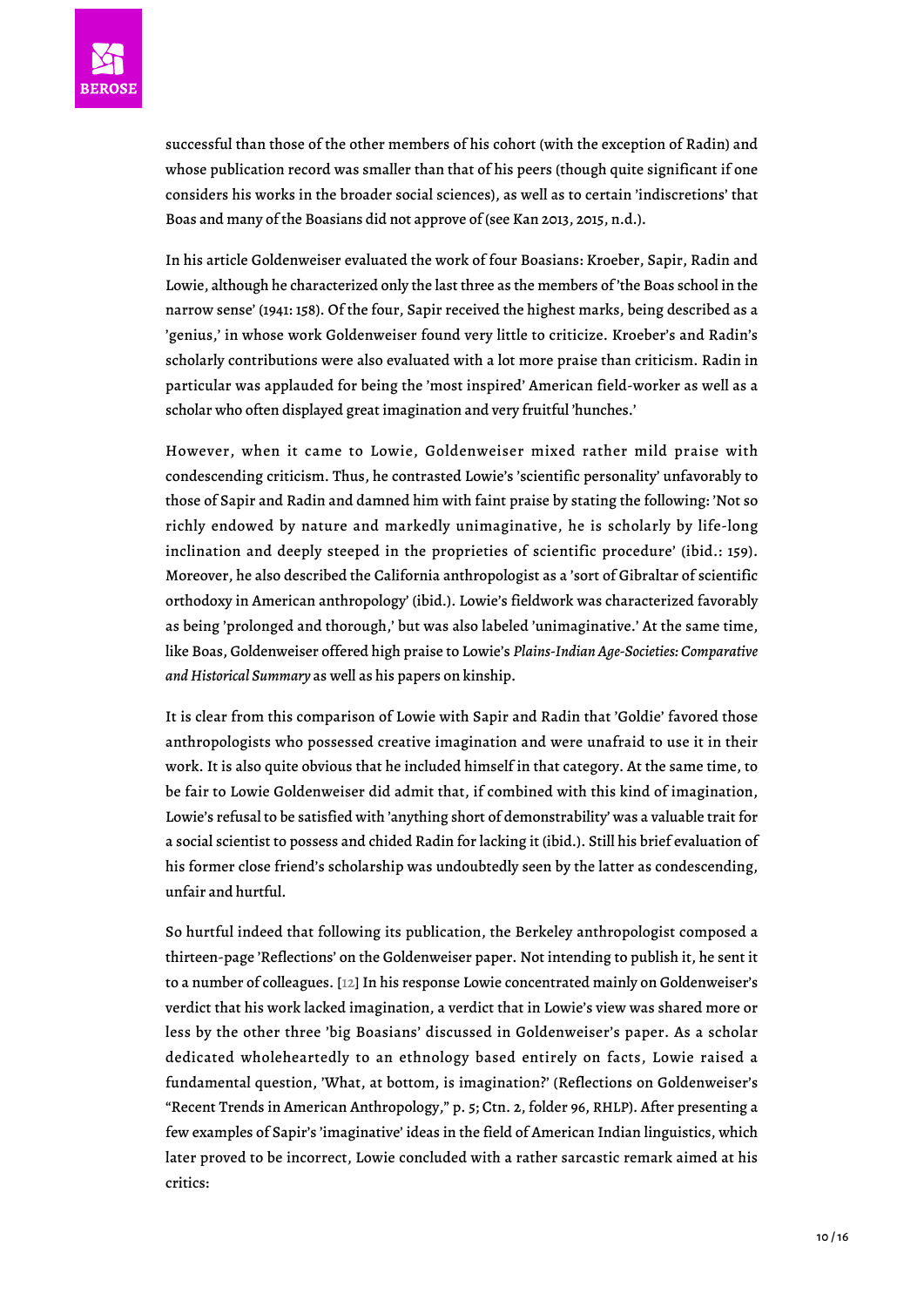The scientific imagination, then, cannot be gauged by the number of ideas expressed, partly because some of these ideas are not worth expressing, partly because certain temperaments check the expression of their ideas until they are perfectly satisfied as to their tenability, whereas others speak out their thoughts untrammeled by such a sense of responsibility (ibid: 10).

He then added that 'the scientific imagination ought to maintain some contacts with the world of reality' (ibid.). Lowie admitted that imagination was indeed related to a more positive trait he referred to as 'suggestibility,' which might be the reason why all of his Boasian critics, and especially Radin and Sapir, had been at one time or another responsive to psychoanalysis, while he had not. In his view this trait, which Goldenweiser called an 'aesthetic component' of their make-up, made them 'excellent field workers absorbed in concrete situations' (ibid.:12). However, from Lowie's point of view, such susceptibility, had a negative side as well. Thus he pointed out that, while both Sapir and Radin could often detect specific traits of persons and things that long escaped his own notice, 'they would experience such intense emotional delight or suffering from what they sensed that they could no longer see the phenomenon as a totality,' which led to totally contradictory judgments they would make over a short span of time (ibid.). His own verdict was that such 'unusual gifts' that Sapir, Radin and Goldenweiser possessed could be called 'imagination in a higher sense.' Using an example from one of the trio's biography, rather than field work, Lowie pointed out that Goldenweiser's 'imagination' did not help him 'grasp the essence of American life' despite having spent forty years living in the country (ibid.). [[13](#page-15-1)]

<span id="page-10-0"></span>In his obituary of Lowie, A.L. Kroeber, whose own work became more speculative and theory-oriented as he aged, echoed some of Goldenweiser's criticism of the limitations of Lowie's anthropology. However, unlike Goldenweiser, Kroeber presented Lowie's stubborn empiricism in a more positive light. Moreover, it would have been unseemly to use an obituary to evaluate one's old colleague's scholarship too critically. In any case, here is what Lowie's number one colleague from Berkeley said about his brand of anthropology:

> Lowie's strongest individual faculty was reason. He distrusted intuition until sustained by accumulated facts… His judgment was unusually detached, fair, and sound. Wide speculation he feared as likely to become an end in itself. His science was genuinely rational, but even more strongly limited by the evidence. . . . Trained by Boas, Lowie remained perhaps the best exemplification of the Boasian current of thought. . . The current focused on culture but took in the whole range of human activities; it demanded control of ordered bodies of knowledge, and therefore stressed the salvage or irreplaceable data; it aimed at everbroadening or deepening interpretation — "theory," if one will—but arrived at from testable and impartially tested evidence (Kroeber 1957: 145-146).

Perhaps Robert Murphy (1972: 74), who had a great deal of respect for Lowie and his brand of anthropology, expressed the same idea best: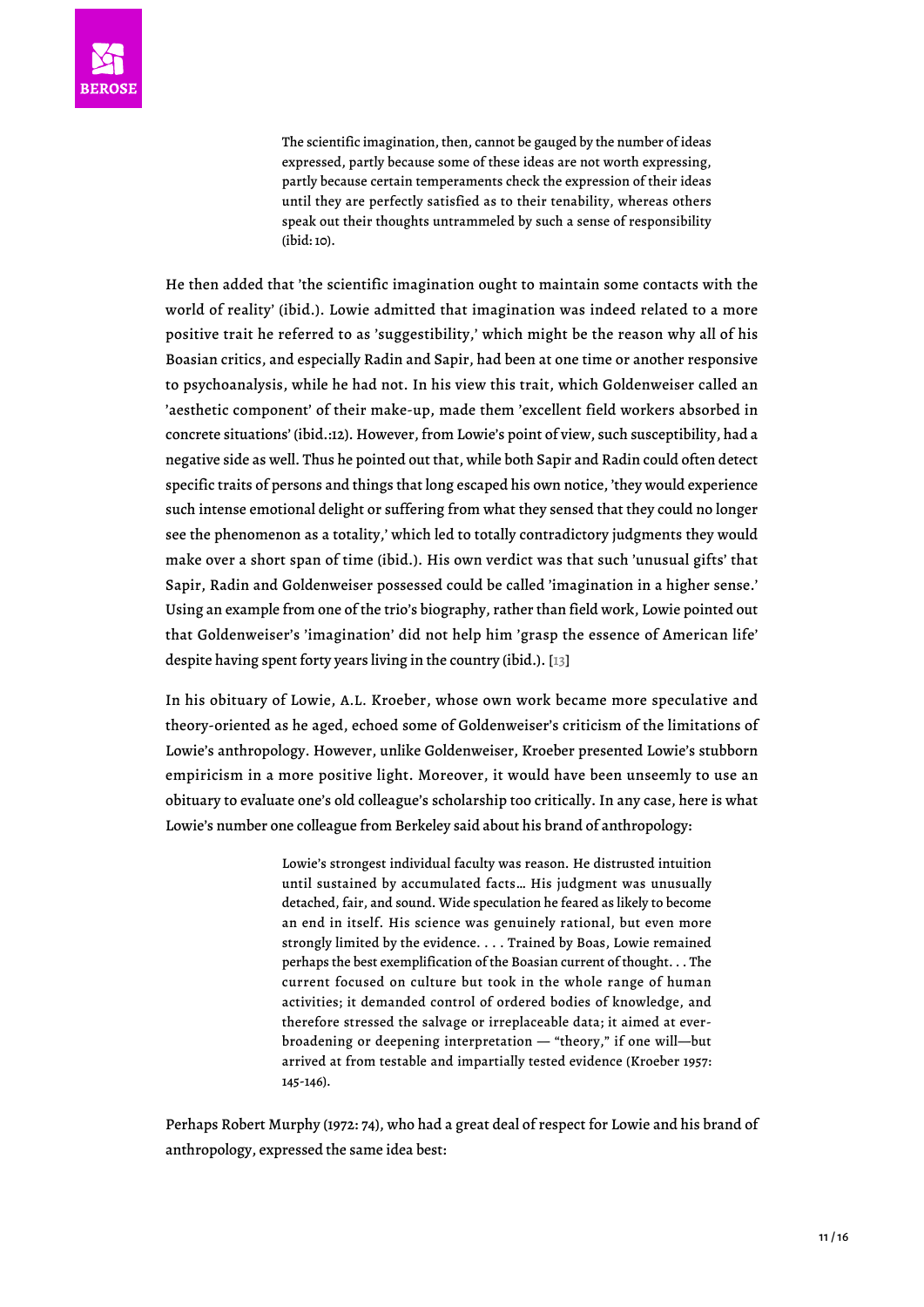The weaknesses of *Primitive Religion* reflect certain of the weaknesses of Lowie as an anthropologist. His rigid scientism, a view of method that was better adapted to the study of matter than of man, produced an empiricism that stifled generalization, and sometimes even thought. Arguments frequently became lost in a welter of facts piled upon facts without selection and restraint. He used data as a control over generalizations, which is how an anthropologist should operate. But every time he neared a conclusion, he would couch his results in a series of cautions and exceptions… Lowie's scientific universe was a mechanical one which did not allow for vagary and fluidity. The tidiness of his world view thus produced a looseness of results, for he overlooked order by his insistence there should be more.

## **Conclusion**:

Despite being in many ways the most Boasian of the early Boasians, Lowie clearly saw himself as somewhat of an outsider among them, and an underappreciated one at that. One of the main reasons for this was clearly the kind of anthropology he was firmly committed to: empirical and skeptical about generalizations and theorizing. He definitely lacked the flair and the imagination of Goldenweiser, Radin and Sapir whose work inspired and attracted more attention (and continues to do so) thanks to their ability to see the forest for the trees. Moreover, the broad scholarly interests as well as the style of writing of these three scholars made their work more appealing to the more *humanities-oriented* scholars and as well the educated general public. Lowie's positivist and *scientific* anthropology, despite its strengths and accomplishments, paled by comparison.

Lowie's sense of marginality among his peers and colleagues also resulted from his not feeling completely at home in America. As Murphy (1972: 42-43) put it, "A German in America, he proved also to be an American in Germany. He never exactly fitted in anywhere, for the Germany of his mind was that of his father and grandfather, whereas the America of his life was the middle-class German community of the upper East Side of New York."

And then there was Lowie's personality summed up eloquently by Murphy:

Wherever he was, he was able to stand off from an ambience that did not envelop and include him. He was *degagé* and estranged, surrounded by a shell of formality which protected him from a world in which he did not really belong. His total decorum also served to shield a very vulnerable and sensitive person who committed himself so totally to friendships that only the appearance of aloofness allowed him to survive human relations.

In the end, however, Murphy saw this important trait of Lowie's personality in a positive light, pointing out that "It is this quality that all who knew him remember fondly. But beyond the fact that he was indeed a lovely man, this simultaneous capacity for cultural removal and personal closeness is a testimonial to his total identity as an ethnologist" (ibid.).

#### **References**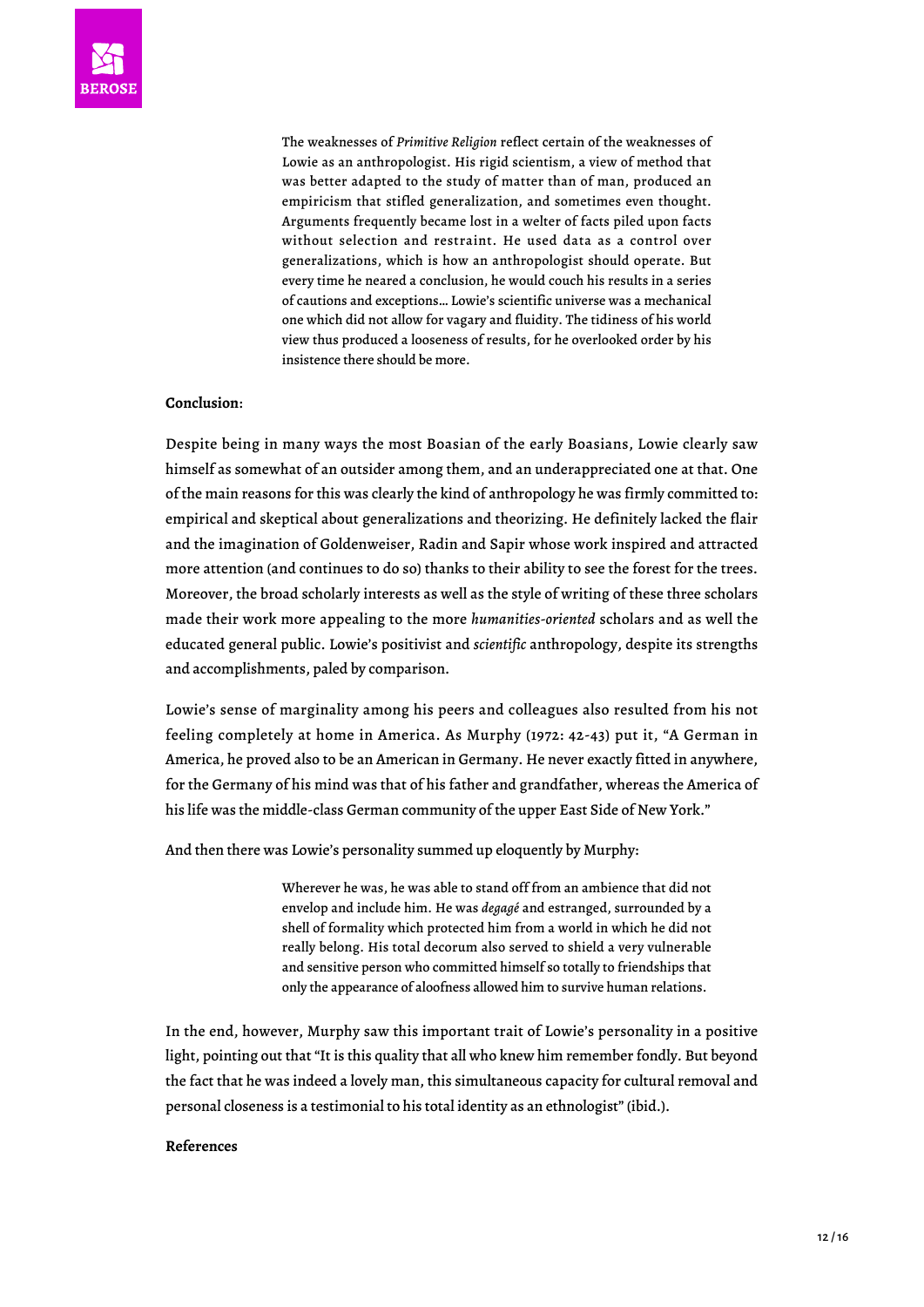

# **Archival Collections**

Franz Boas Papers, American Philosophical Society (FBP).

Robert H Lowie Papers. Bancroft Library, University of California, Berkeley (RHLP).

# **Published Works**

Bargheer, Stefan. 2017. Anthropology at War: Robert H. Lowie and the Transformation of the

Culture Concept, 1904 to 1954. *Journal of the History of the Behavioral Sciences* 53(2): 133-154.

Goldenweiser, Alexander. 1941. Recent Trends in American Anthropology. *American Anthropologist* 43 (2, part 1): 151-163.

Kan, Sergei. 2013. Goldenweiser. *Encyclopedia of Theory in Social and Cultural Anthropology*

*Vol. I: 348-351.* R. John McGee and Richard L. Warms, eds. Thousand Oaks, CA: SAGE.

Kan, Sergei. 2014. Robert Lowie's Pro-German Sympathies in 1914-1917. Unpublished paper in author's possession.

Kan, Sergei. 2015. The Falling-Out between Alexander Goldenweiser and Robert Lowie: Two

Personalities, Two Visions of Anthropology. In F. W. Gleach & R. Darnell, eds., *Corridor Talk to Culture History: Public Anthropology and Its Consequence. Histories of Anthropology Annual*, vol. 9: 1-31. Lincoln, NE: University of Nebraska Press.

Kan, Sergei. n.d. *A Rebellious Boasian: Alexander Goldenweiser's Life and Work*. Manuscript in preparation.

Kroeber, A.L.1957. Robert Lowie. Biographical Memoirs. Yearbook of American Biography (1957): 141-145.

Lowie, Robert H. 1908. The Test-Theme in North American Mythology. *Journal of American Folklore* 21: 97-148.

Lowie, Robert H. 1914. A Pro-German View. *The New Review 2: 642-644.*

Lowie, Robert H. 1915. Psychology and Sociology. *American Journal of Sociology* XXI: 217-229.

Lowie, Robert H. 1916. Plains Indians Age-Societies: Historical and Comparative Summary. *Anthropological Papers of the American Museum of Natural History,* Vol. 11, part 13.

Lowie, Robert H. 1920. *Primitive Society.* New York: Boni & Liveright.

Lowie, Robert H. 1924. *Primitive Religion*. New York: Boni & Liveright.

Lowie, Robert H. 1927. *The Origin of the State*. New York: Harcourt, Brace & Co.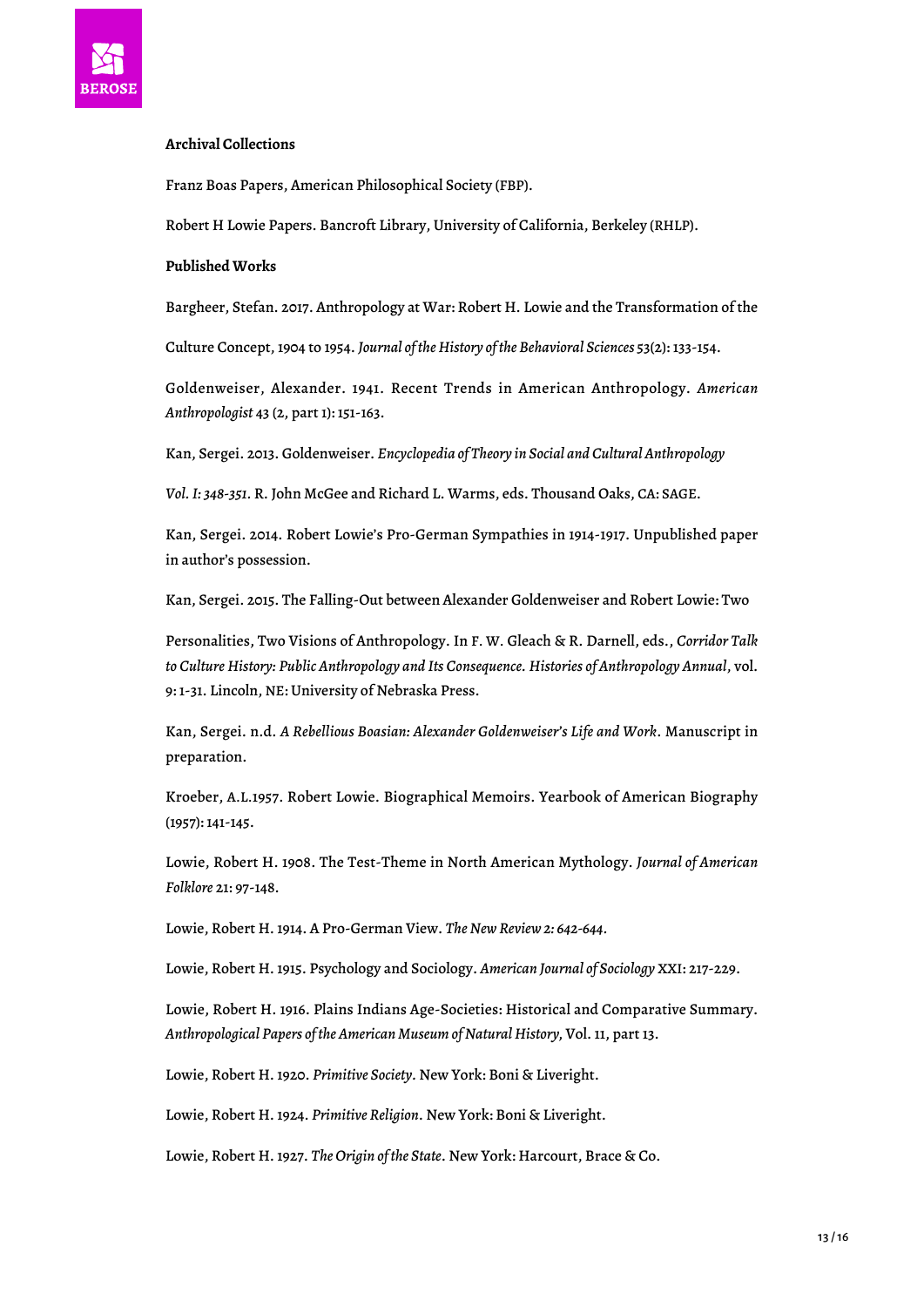

Lowie, Robert H. 1929. *Are We Civilized?* New York: Harcourt, Brace & Co.

Lowie, Robert H. 1944. Franz Boas (1858-1942). *Journal of American Folklore* 5: 59-64.

Lowie, Robert H. 1945. *The German People: A Social Portrait to 1914. New York: Farrar & Rinehart.*

Lowie, Robert H. 1947a. Biographical Memoir of Franz Boas (1858-1942). *National Academy of Sciences, Ninth Memoir*, 24: 303-322.

Lowie, Robert H. 1947b. Letters from Ernst Mach to Robert Lowie. *Isis* 37: 65-68.

Lowie, Robert H. 1951. Some Problems of Geographic Distribution. Südseestudien. Pp. 11-26. Basel: Museum für Völkerkunde.

Lowie, Robert H. 1954. *Toward Understanding Germany.* Chicago: University of Chicago Press.

Lowie, Robert H. 1956. Reminiscences of Anthropological Currents in America Half a Century Ago. *American Anthropologist* 58 (6): 995-1016.

Lowie, Robert H. 1959. *Robert H. Lowie Ethnologist.* Berkeley, CA: University of California Press.

Lowie, Robert H. 1960. Empathy, or 'Seeing from Within.' Pp. 145-159 In Stanley Diamond, ed. *Culture in History: Essays in Honor of Paul Radin*. New York: Columbia University Press.

Murphy, Robert F. 1972. *Robert H. Lowie.* New York, NY: Columbia University Press

Radin, Paul.1958. Robert H Lowie, 1883-1957. *American Anthropologist* 60(2), 358-375.

Steward, Julian H., ed. 1946-1959. *Handbook of South American Indians*. Washington: U.S. Government Printing Office.

Steward, Julian H. 1974. Robert Harry Lowie, 1883-1957. *National Academy of Sciences. Biographical Memoir*: 175-211.

Wolf, Kurt. 1954. Review of *Toward Understanding Germany*. *The Annals of the American Academy of Political and Social Science*, Vol. 295: 199-200

<span id="page-13-0"></span>[[1](#page-0-0)] Some of the material and ideas featured in this essay first appeared in my paper "The Falling-Out between Alexander Goldenweiser and Robert Lowie: Two Personalities, Two Visions of Anthropology." *Corridor Talk to Culture History: Public Anthropology and Its Consequence*. *Histories of Anthropology Annual*, vol. 9: 1-31.

<span id="page-13-1"></span>[[2\]](#page-0-1) Robert Lowie's genealogical chart composed by his wife indicates that his father's last name 'Lowie' was based on a common Hungarian Jewish last name 'Lévai,' which in turn was a modification of a very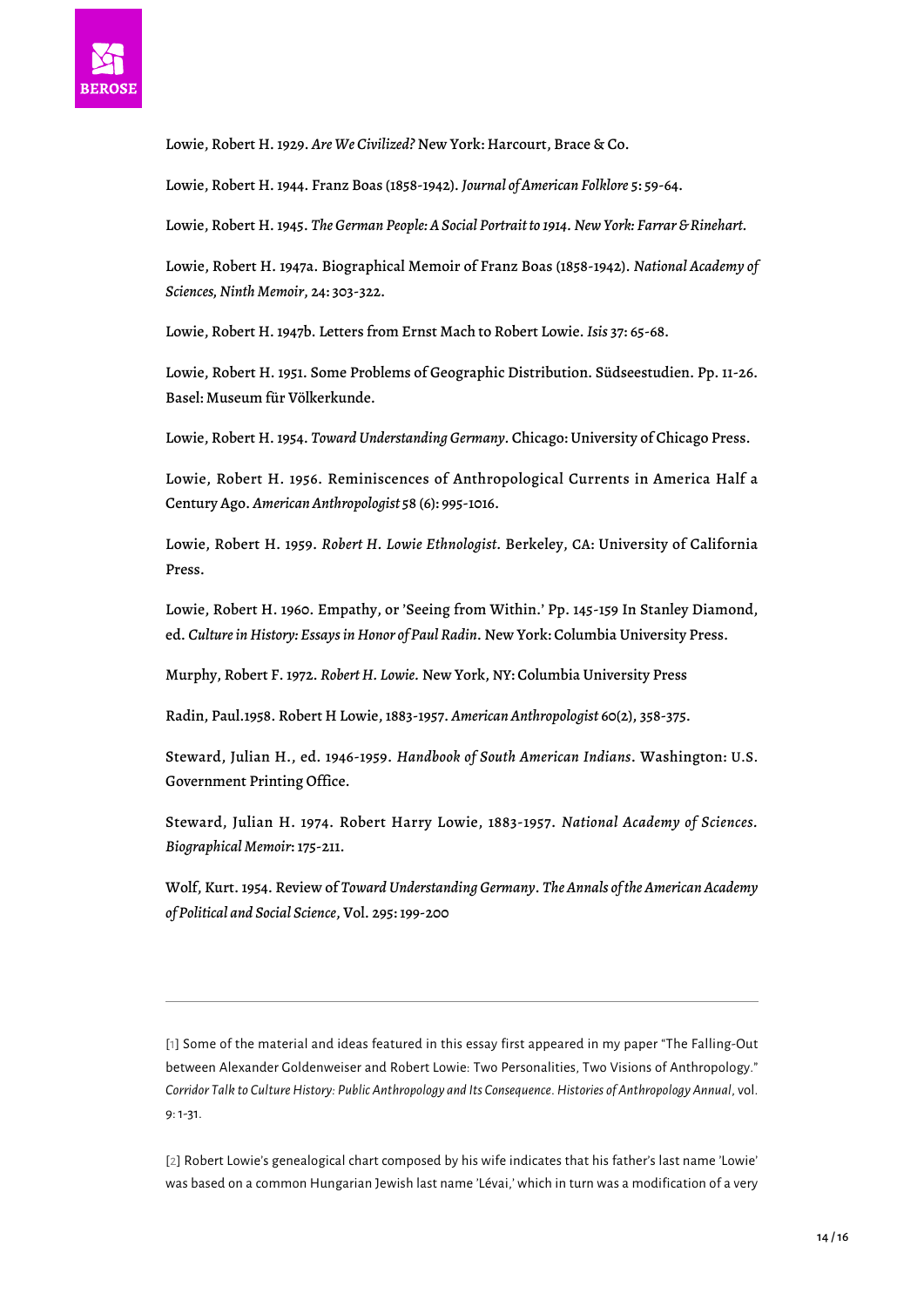<span id="page-14-0"></span>

common Jewish last name 'Levi' or 'Levy' ('Biographical data, 1917-1957,' Ctn. 1, f. 4, RHLP).

[[3\]](#page-0-2) Paul Radin, who knew Lowie very well, emphasized this point in his friend's obituary, 'This late nineteenth and early twentieth century German-Austrian culture with its broad and variegated interests, its customs, its formalities, its virtues, and its idiosyncrasies, he was never to give up. The image of that culture — in many ways nostalgic and overidealized – always had a tremendous hold on him' (Radin 1958: 359).

<span id="page-14-1"></span>[[4](#page-0-3)] Lowie also chose psychology as his minor and studied under Columbia's two major psychologists, James Cattell and his student Robert Woodworth. Even though he was never viewed as a scholar who introduced psychology into American anthropology the way Sapir,

Goldenweiser or Mead did, he did address the relationship between psychology and culture in several of her works beginning with a 1915 essay 'Psychology and Sociology' and continuing throughout his entire career (cf. Murphy 1972: 12).

<span id="page-14-2"></span>[\[5](#page-2-0)] A document dated June 11, 1917 stated that, "pursuant to the provisions of the Military Law of the State of New York," he had been enrolled in the New York State Militia (Ctn. 1, f. 4, RHLP)

<span id="page-14-3"></span>[[6](#page-3-0)] It is worth mentioning that Lowie's pro-German view clashed strongly with an anti-German and pro-Russian/pro-Allies views of Sapir and Goldenweiser who, unlike Lowie, were of Eastern European (Jewish) descent (Kan 2015a:7).

<span id="page-14-4"></span>[[7\]](#page-4-0) One of the best examples of Lowie's effective application of a 'cautiously diffusionist' approach is his 1951 article 'Some Problems of Geographic Distribution,' which discusses similarities between Native American myths from Tierra del Fuego and western North America.

<span id="page-14-5"></span>[\[8\]](#page-4-1) For that reason, he reacted very negatively to Margaret Mead's 1935 book *Sex and Temperament in Three Primitive Societies*. In a letter to sociologist William Ogburn, he described it as "not science, nor any semblance of science" (RL to Ogburn, October 3, 1935, FBP). As Lowie later reminisced, this caused one of his very few confrontations with Boas. ('Relations with Boas,' p. 14, Ctn. 3, f. 97, RHLP).

<span id="page-14-6"></span>[[9](#page-5-0)] According to Lowie, 'Radin told Nelson that here was I, who had never had a religious emotion in my life, writing a book on religion!' (Reflections on Goldenweiser's 'Recent Trends in American Anthropology' ", p. 4, Ctn. 2, f. 96, RHLP).

<span id="page-14-7"></span>[[10](#page-6-0)] In fairness to Lowie it should be pointed out that in his private correspondence he consistently expressed strong anti-Nazi views. For a fervent admirer of the legacy of German enlightenment and liberalism like him, the establishment of the Nazi regime was an enormous blow, which he tried very hard to make sense of. At the same time, as Murphy (1972: 39) points out and as my own exploration of Lowie's archive suggests, between 1933 and 1945 he did not publish any anti-Nazi articles or other public statements. Was it simply because in contrast to his younger years when he did speak out publicly about the war in Europe, as a mature scholar he chose to be engaged in academic work only or was it also due to the fact that openly attacking Germany made him uncomfortable?

<span id="page-14-8"></span>[\[11\]](#page-8-0) For details of Lowie's complicated relationship with Goldenweiser see Kan (2015).